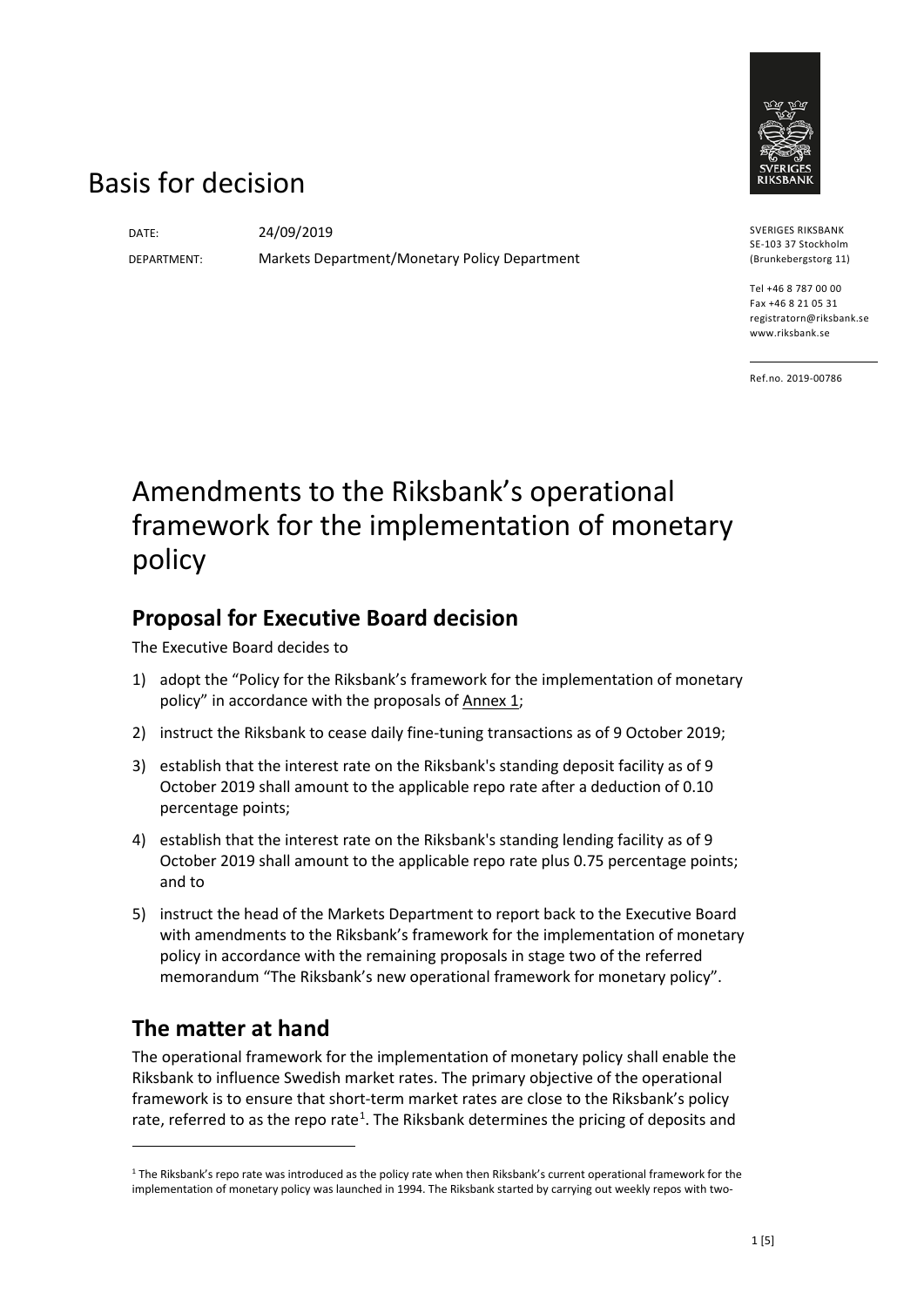

loans at the Riksbank, thereby influencing the price formation for close substitutes to these investments and credits on the market. Changes in short term market rates, in turn, affect other rates in the economy and financial conditions more generally. Like many other central banks, the Riksbank has in practice focused on controlling the overnight rate on the market. This is the rate that the central bank has the greatest possibility of influencing.

However, developments in the surrounding world give cause for reform of the Riksbank's operational framework for the implementation of monetary policy to keep it robust and flexible in the future.

The most important drivers of change in the surrounding world are

- increased interest in becoming a monetary policy counterparty to the Riksbank,
- factors that affect the Riksbank's management of liquidity such as the special deposit facility for central counterparties (CCPs) – and
- developments on the payment market with a greater volume of instant payments that require the Riksbank's payment system, RIX, to have longer opening hours and that the settlement service for instant payments in Riksbank money to be offered by the Riksbank in the near future.

The operational framework needs to be adapted in order to tackle these changes and similar phenomena that may arise in the future so as to be able to continue to influence market rates effectively.

On 2 July, the Executive Board therefore resolved to circulate a proposed new operational framework for the Riksbank for consultation among the Riksbank's monetary policy counterparties and other interested parties ("The Riksbank's new operational framework for monetary policy", reference number 2019-00786). The proposal included two stages of changes to the Riksbank's operational framework for the implementation of monetary policy.

According to the proposal, the first stage could be implemented in the autumn of 2019 and would involve the Riksbank:

- i. ceasing to conduct daily fine-tuning transactions,
- ii. setting the interest rate in the standing deposit facility at the prevailing repo rate minus 0.10 percentage points and establishing that, until further notice, the interest rate on the standing deposit facility will amount to the applicable repo rate plus 0.75 percentage points, and
- iii. restricting the offered volume of Riksbank Certificates.

 $\overline{a}$ 

It is proposed that the second stage be implemented as soon as the technical conditions exist to differentiate the prices of various pools of eligible collateral in the Riksbank's collateral management system QCMS and to manage negative lending rates in the RIX payment system. The remaining changes in stage two that are proposed in the referred

week maturities. To supply liquidity, the Riksbank has carried out monetary policy repos at the repo rate. In addition, to drain liquidity, the Riksbank has issued Riksbank Certificates, also at the repo rate. This was in order to signal that the Riksbank was directing its interest rate management towards interest rates with slightly longer maturities. Although the Riksbank is free to determine the maturities of monetary policy repos and Riksbank Certificates from time to time, the maturity has mostly been one week since July 1996.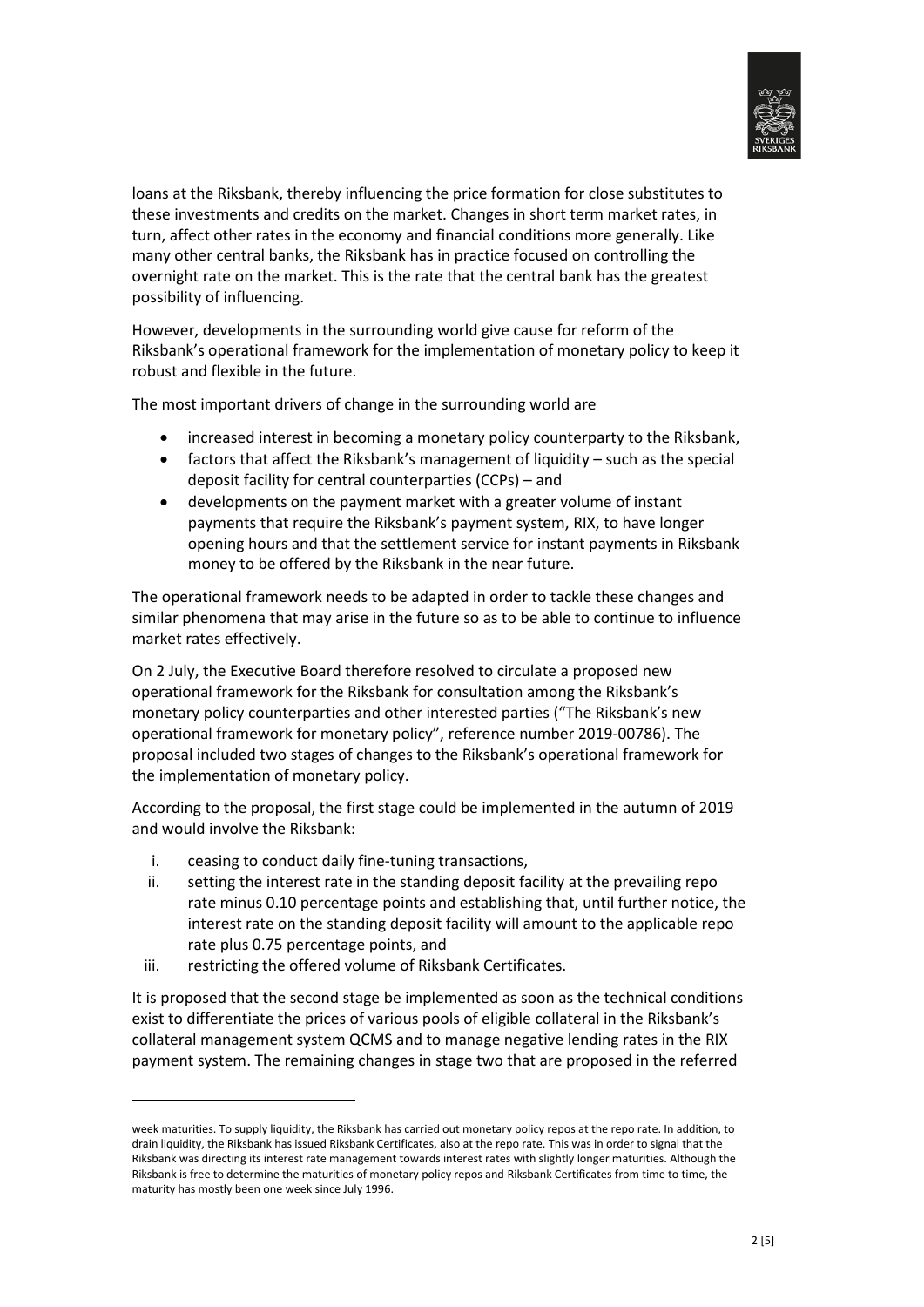

memorandum "The Riksbank's new operational framework for monetary policy" would involve the Riksbank:

- i) replacing the term "the Riksbank's repo rate" with "the Riksbank's policy rate",
- ii) setting the interest rate in the standing lending facility at the prevailing policy rate plus 0.10 percentage points, and
- iii) tightening requirements for collateral for the standing lending facility and retaining current requirements for collateral for intraday credit.

These changes should be implemented within two years.

# **Considerations**

The proposed changes are primarily justified by the need both to simplify the operational procedures of the framework in a way that is independent of the closing times of the RIX payment system and to make the framework independent of autonomous factors that could disrupt the Riksbank's ability to stabilise the overnight rate close to the repo rate.

## **Policy for the Riksbank's operational framework for the implementation of monetary policy**

It is deemed appropriate for the Executive Board, at an overall level, to set the framework for the system the Riksbank uses to control interest rates in the economy, in accordance with the Executive Board's monetary policy decisions. The Riksbank's tasks and role in society are based on the Sveriges Riksbank Act (RBL) and Instrument of Government (RF). These laws specify what the Riksbank shall and may do. In addition to the legislation, there are natural parts of a central bank's operations that need to be considered. Given these starting points and conditions, the current policy specifies which fundamental principles shall apply to the manner in which the Riksbank is to design and manage the operational framework for the implementation of monetary policy.

## **Changes to the Riksbank's operational framework for monetary policy in stage 1**

#### *The Riksbank ceases to conduct daily fine-tuning transactions*

The current system of manual fine-tuning is complicated by the banking system's liquidity position being affected by a number of autonomous factors that are difficult to forecast. Manual processing also has the disadvantage that it is linked to operational risks. These disadvantages mean that there is reason for the Riksbank to move towards a more automated process with as few manual elements as possible.

### *The interest rate in the standing deposit facility is set at the prevailing repo rate minus 0.10 percentage points*

Monetary policy counterparties currently invest an average of 80 per cent of the banking system's liquidity surplus in Riksbank Certificates at the repo rate and the remaining part in daily fine-tuning deposits at an interest rate 0.10 percentage points below the repo rate. Accordingly, the monetary policy counterparties, on a daily basis,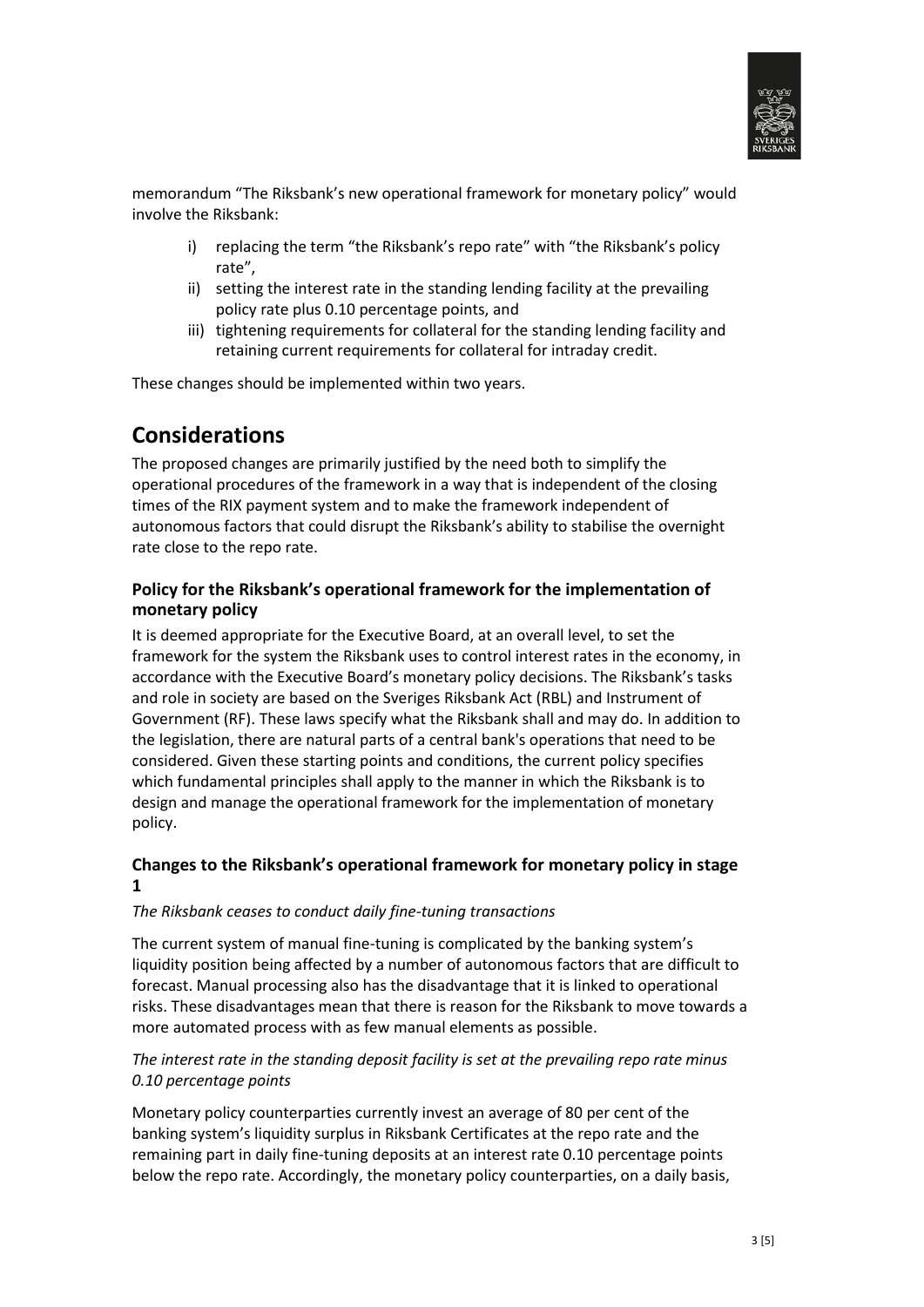

invest a certain part of their liquidity at the repo rate minus 0.10 percentage points. If the Riksbank ceases daily fine-tuning deposit transactions and, instead, introduces an automated system with only one standing deposit facility, the interest rate for the standing deposit facility can be set at a level that is the same as the interest rate for finetuning deposit transactions, namely 0.10 percentage points below the repo rate.

### **Tools to stabilise the overnight rate close to the repo rate**

During the transitional period, from the implementation of the changes to the operational framework in the first stage until the introduction of the new operational framework in its entirety, the interest rate corridor will be asymmetric. To ensure that the overnight rate is traded close to the repo rate in the lower part of the corridor, the Riksbank needs to ensure that enough liquidity is available on the overnight market. This can be achieved in several ways, including restricting the volume of Riksbank Certificates offered.

#### *The Riksbank limits the issue volumes of Riksbank Certificates*

When the Riksbank ceases to make daily fine-tuning transactions, the operational framework can, in practice, be said to be automated. At the end of the day, the monetary policy counterparties can invest funds in standing deposit facilities at the same interest rate they previously had for fine-tuning deposits in the Riksbank.

At present, the Riksbank conducts market operations to ensure the banking system's daily liquidity position towards the Riksbank is close to zero. The Riksbank therefore offers the monetary policy counterparties the chance to invest almost their entire liquidity surplus in weekly issues of Riksbank Certificates at the repo rate.

To prevent volatility on the overnight market during the transitional period from the introduction of the changes in stage 1 until the introduction of the new operational framework in its entirety, the Riksbank will instead ensure that the banking system has a daily liquidity surplus against the Riksbank.

Such a daily liquidity surplus can be achieved by the Riksbank offering the monetary policy counterparties the chance to invest an amount in those weekly issues of Riksbank Certificates that fall below the banking system's liquidity surplus against the Riksbank. The determination of issue volumes is made with the aim of stabilising the overnight rate sufficiently close to the policy rate.

By limiting issue volumes of Riksbank Certificates, the Riksbank can ensure that a sufficient volume of liquidity is available over night, with the aim of pricing on the overnight market. The Riksbank will regularly evaluate suitable issue volumes to stabilise the overnight rate on the market sufficiently close to the policy rate.

#### *Riksbank Certificates can be redeemed in advance*

Monetary policy counterparties will continue to have the possibility of releasing liquidity by redeeming Riksbank Certificates in advance.

#### *If necessary, the Riksbank may conduct market operations to supply liquidity*

Even if the Riksbank ceases to conduct daily market operations, the Riksbank may need to supply liquidity in stressed situations via market operations, just as previously.